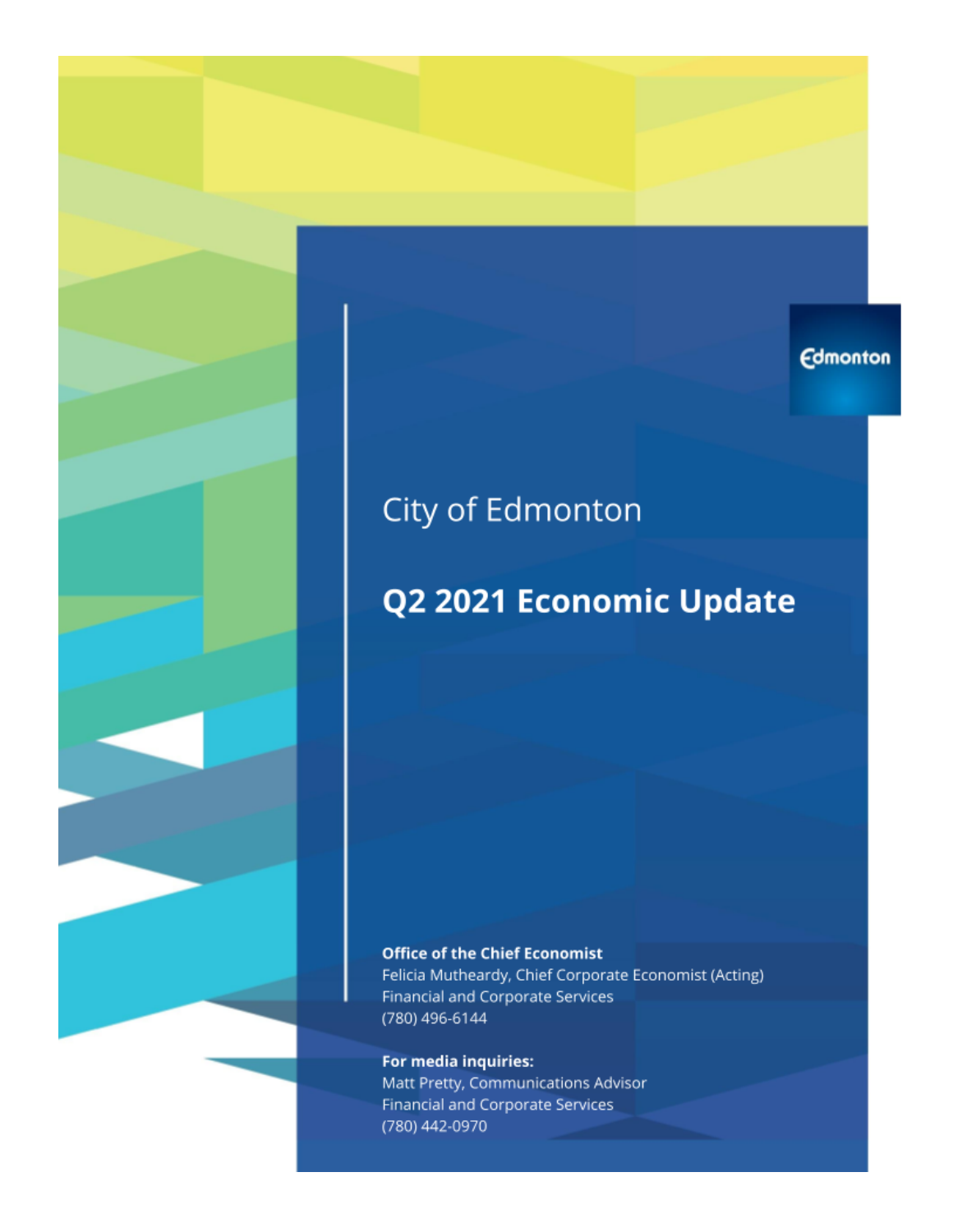### **Economic activity moving in right direction**

Edmonton's economic developments since the start of 2021 have been generally positive, even through multiple rounds of changing COVID-19 restrictions. The regional labour market was resilient throughout the third wave of the pandemic, holding most of the employment gains posted over the second half of 2020 and Q1 2021. Despite some setbacks in the region's employment recovery trajectory, the gap in employment has narrowed at a surprisingly quick pace from a peak of almost 113,000 in June 2020 (relative to February 2020), to under 10,000 as of June 2021. A key factor has been the pace of vaccinations, which helped accelerate the Government of Alberta's plans to reopen the economy. On June 10, 2021, the province entered into Stage 2 of the province's Open for [Summer](https://www.alberta.ca/covid-19-public-health-actions.aspx) Plan, which meant easing restrictions, including for: outdoor social gatherings; recreation, performance, and entertainment activities; business closures and capacity restrictions; and large events. On July 1, the province entered into Stage 3, which effectively lifted all restrictions.

Business activity and household retail activity have been responding well to easing measures, even before the province entered into Stage 2. Statistics Canada's monthly series on business openings and closures $^1$  indicates the number of active businesses in the Edmonton census metropolitan area (CMA) has generally been on the rise from June 2020 to April 2021 (the latest data point at the time of writing). Based on Statistics Canada's new Real-time Local Business Conditions Index<sup>2</sup>, business conditions in the Edmonton region have generally been improving, with notable traction in weekly estimates since June 21, 2021 through to July 26, 2021 (the latest data point at the time of writing).

Edmonton CMA retail trade sales for many subsectors saw significant year-over-year reductions in 2020 with the exception of three: building material and garden equipment and supplies dealers (e.g., Home Depot), food and beverage stores (e.g., grocery stores) and general merchandise stores (e.g., Costco Wholesale). These findings correspond with the public health restrictions , which shifted household retail spending to focus more on purchasing food and other essentials, as well as materials to complete home improvement projects. Retail trade sales appear to be improving this year, with year-to-date May 2021 sales up almost 13 percent compared to the January to May period in 2019<sup>3</sup>. As restrictions eased, growth was more broadly distributed across subsectors.

<sup>&</sup>lt;sup>2</sup> [Statistics Canada's Real-Time Local Business Conditions](https://www150.statcan.gc.ca/n1/pub/71-607-x/71-607-x2021017-eng.htm) Index <sup>1</sup> [Statistics Canada's The Daily, Monthly estimates](https://www150.statcan.gc.ca/n1/daily-quotidien/210726/dq210726d-eng.htm) of business openings and closures, April 2021

 $3$  Monthly retail trade sales data experienced significant year-over-year reductions between March and May 2020, which would skew the year-over-year growth rate in year-to-date sales between 2020 and 2021 upward. Comparing the 2021 figures against 2019 provides more insight into how retail trade sales are recovering.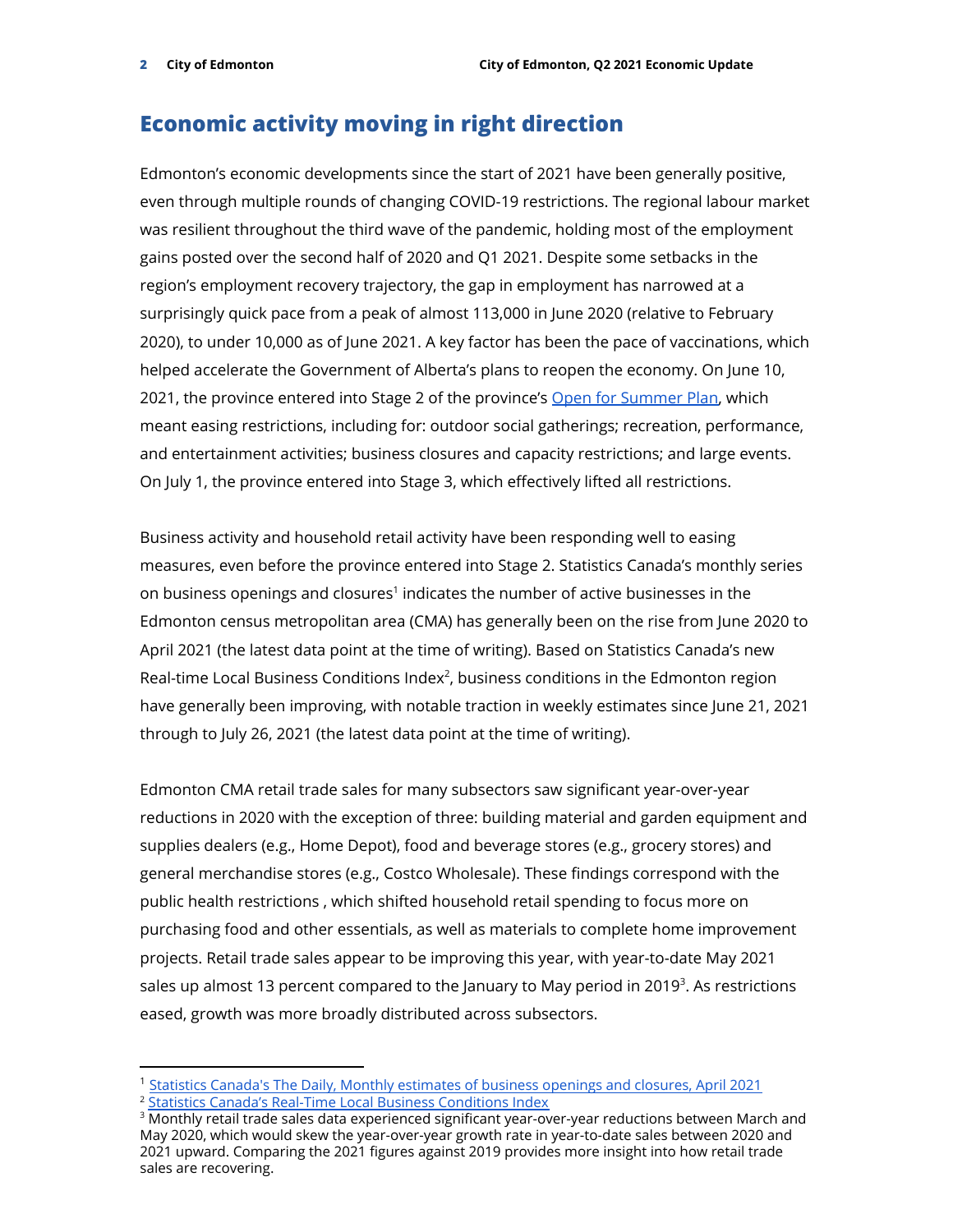# **Labour market conditions improving despite recent setback**

Seasonally adjusted employment in the Edmonton CMA faced a minor setback in its recovery, with a quarterly average that was 3,300 individuals lower in Q2 2021 from Q1. The region's labour force also faced a reduction, with 17,200 fewer individuals in the second quarter from Q1. On balance, this brought the unemployment rate lower to average 9.7 percent in Q2 from 11.2 percent in Q1. As of Q2 2021, employment was within 10,000 individuals of the region's pre-pandemic level.



**Edmonton CMA Employment and Unemployment Rate** 

Source: Statistics Canada (Q1: March, Q2: June, Q3: September, and Q4: December), seasonally adjusted. Series ends in Q2 2021.

Note: Historical data were revised by **[Statistics Canada](https://www150.statcan.gc.ca/n1/pub/71f0031x/71f0031x2021001-eng.htm)** due to the rebasing of populations to reflect population counts from the 2016 Census. Revised data are available going back to 2006 for the Edmonton CMA.

Unadjusted employment data indicate that the recovery has been more concentrated in part-time work. Employment levels in a majority of sectors remained lower year-over-year in Q2 compared to 2019, with the largest difference being in the accommodation and food services sector (-11,400). There were a few exceptions though, such as in the finance, insurance, real estate and leasing sector (+15,400) and the professional, scientific and technical services sector (+12,300), with both posting impressive gains relative to both 2020 and 2019 levels.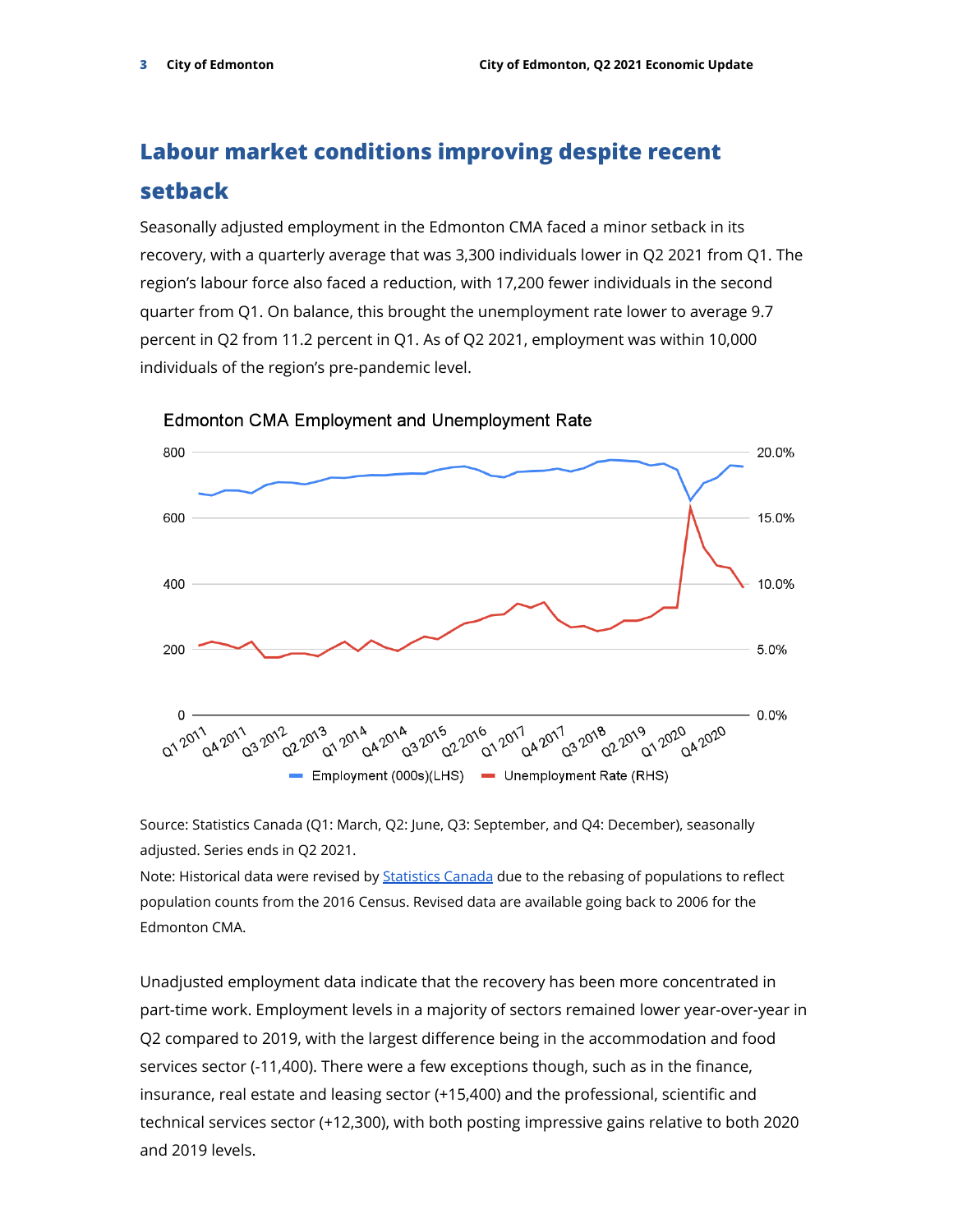### **Price pressures are rising, especially for home buyers**

The annualised rate of consumer-based inflation in the Edmonton CMA, as measured by the Consumer Price Index (CPI), averaged 2.8 percent in Q1 2021, a significant pick-up from a rate of one percent in Q1 and 0.3 percent in Q2 2020. The acceleration was partly due to base-year effects<sup>4</sup>, though pent-up consumer demand and supply not being able to keep pace as economies reopen likely played a part as well. Price growth for the shelter component rose at a rate of 2.1 percent, supported by higher prices for utilities and rented accommodation. Prices for owned accommodation, on the other hand, decreased at an annualised rate of 1.1 percent in Q2.

It is worth noting that [Statistics](https://www.statcan.gc.ca/eng/blog/cs/shelter-cost) Canada tracks the cost of owned accommodation by treating homeowners as though they were renting their own dwelling. The annualised rate of inflation for the owned accommodation sub-component then refers to any price changes for expenses that a landlord would normally incur and does not reflect price changes in the housing market for home buyers.

Home prices in the Edmonton region have seen strong growth since the start of 2021 as indicated in the chart below, largely due to greater demand, which has been supported by low interest rates. According to Statistics Canada's New Housing Price Index, which measures changes over time in contractor selling prices of new residential houses, new housing prices rose at an annualised rate of 4.8 percent year-over-year in Q2, an acceleration from 1.6 percent in Q1 and -1.3 percent in Q2 2020. According to the [Teranet-National](https://housepriceindex.ca/#maps=c11) Bank House Price [Index](https://housepriceindex.ca/#maps=c11), which represents price growth for single family homes, annualised price growth in the Edmonton region was 4.2 percent in Q2, a notable jump from 1.9 percent in Q1 and -2.3 percent in Q2 2020.

<sup>&</sup>lt;sup>4</sup> A base-year effect refers to the impact that price movements from 12 months earlier have on the current period's annualised rate of inflation.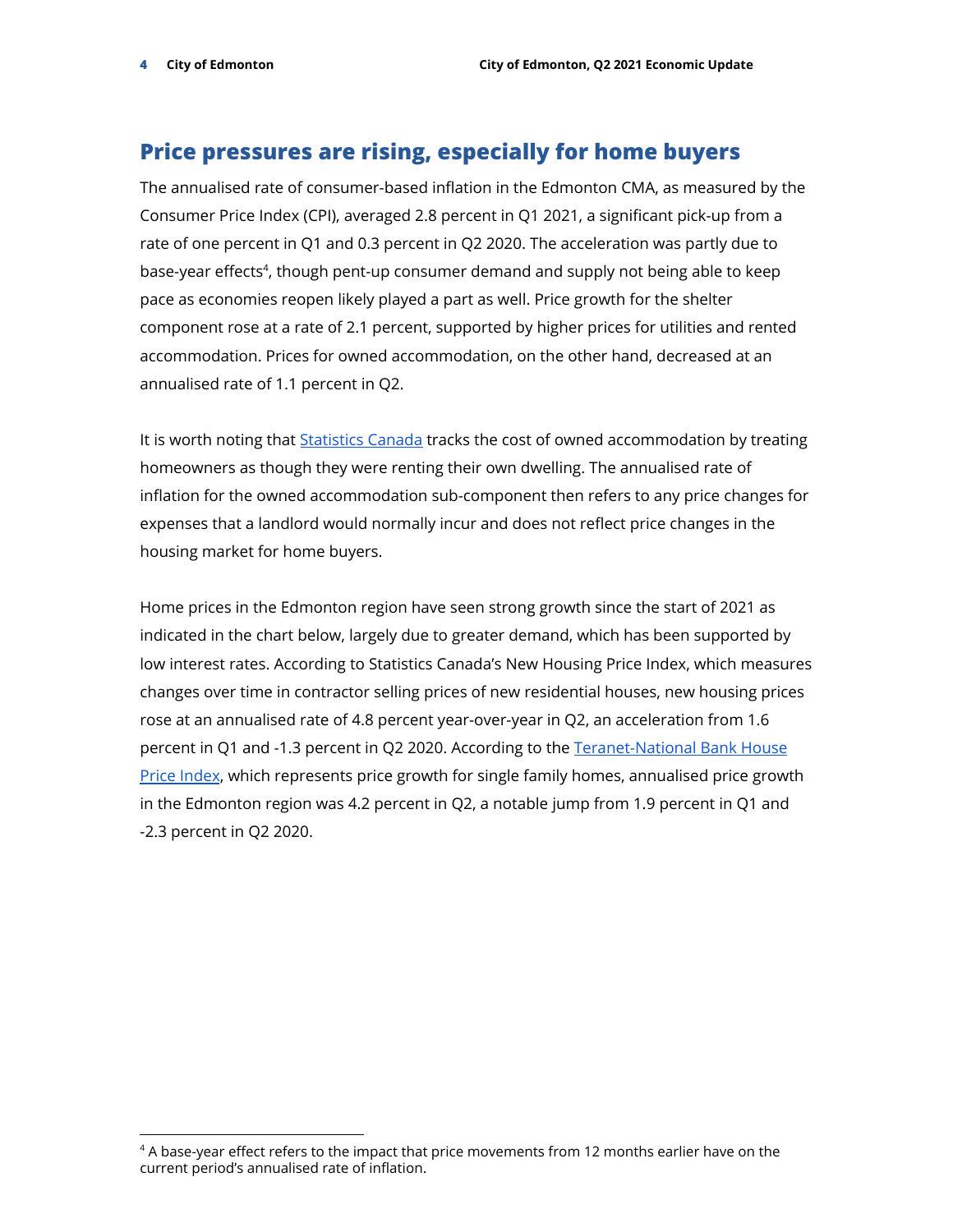

**Edmonton Region House Price Indexes** 

Source: Statistics Canada and Teranet-National Bank House Price Index. Series ends in June 2021.

## **Construction intentions indicate more residential support for activity in near term**

Construction intentions in the Edmonton census metropolitan area (CMA) for both residential and non-residential structures saw an impressive quarter-over-quarter gain of 10.6 percent in the second quarter (Q2) of 2021 and increased almost 53 percent from Q2 2020. Residential and non-residential permits totaled \$1.24 billion in value after adjusting for seasonal factors, with support largely coming from residential construction intentions. Residential building permit values gained 18 percent in Q2 from Q1, with a great deal of support coming from intentions to build multiple dwellings, which includes doubles, row houses and apartments. In Q2, non-residential building permit values saw a three percent reduction from Q1, largely due to lower permit values for institutional and governmental structures, which more than offset higher permit values for industrial and commercial buildings.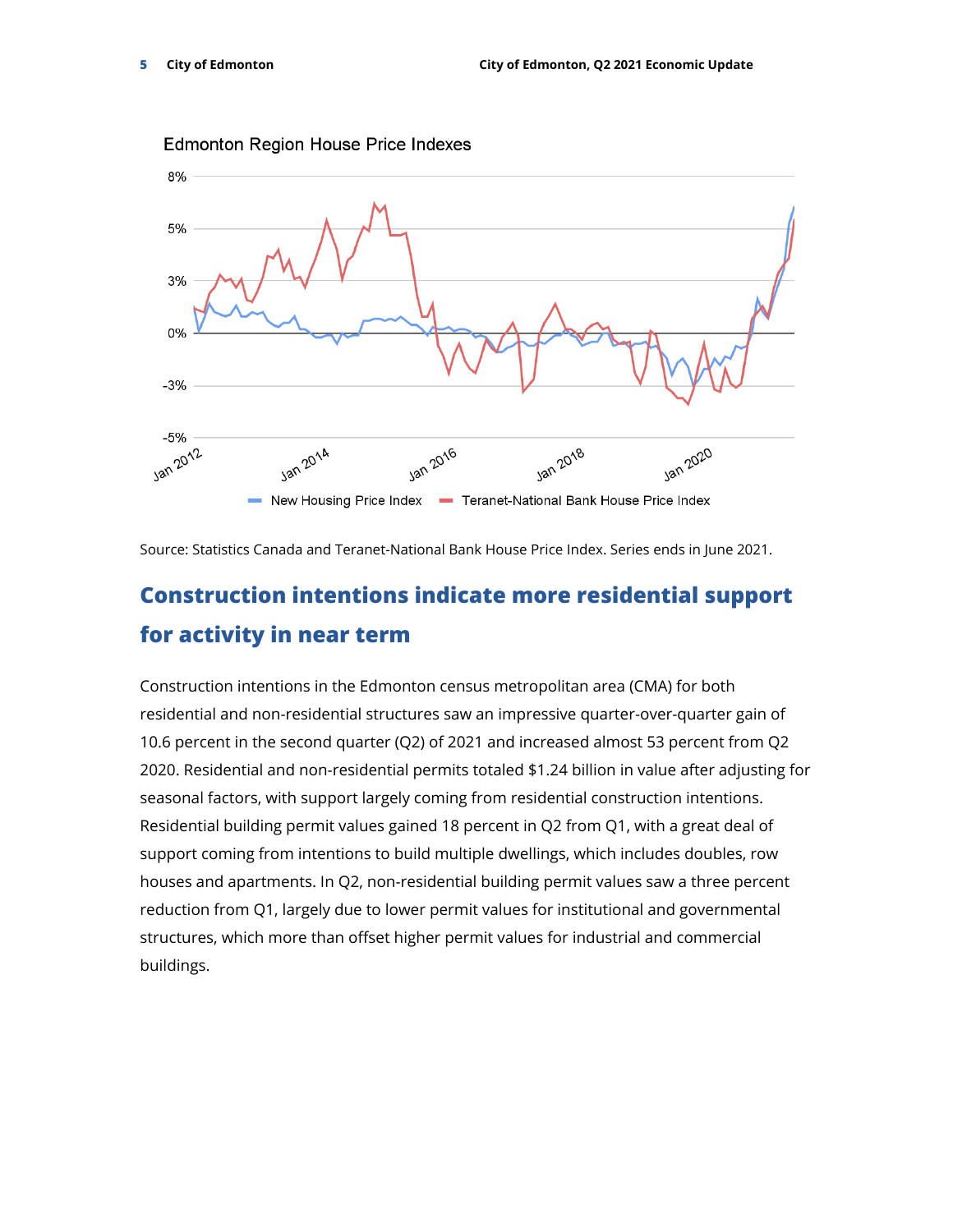

Edmonton CMA Building Permit Values (\$000s)

Source: Statistics Canada, seasonally adjusted. Series ends in Q2 2021.

Unadjusted permit values indicate that support for the construction industry will mostly come from residential structures, specifically singles, doubles, and row houses. These types of units all posted double-digit growth in year-to-date permit values as of June 2021, on a year-over-year basis.

# **Looking ahead: Edmonton's labour market is recovering, but that may not mean a full recovery**

The COVID-19 pandemic has had a very clear, negative impact on Edmonton's regional labour market. As indicated in the chart below, which compares peak-to-trough employment losses across three major shocks for the Edmonton economy, employment losses caused by the pandemic were far greater than combined losses in 2008/09 and 2015/16. It is worth noting that the economic crisis from the pandemic unfolded at a much more rapid pace than the other two events, with peak to trough employment levels within only a four month period. The timespan between peak to trough employment in 2008/09 was 11 months. Employment losses during the 2015/16 recession spanned a period of eight months.